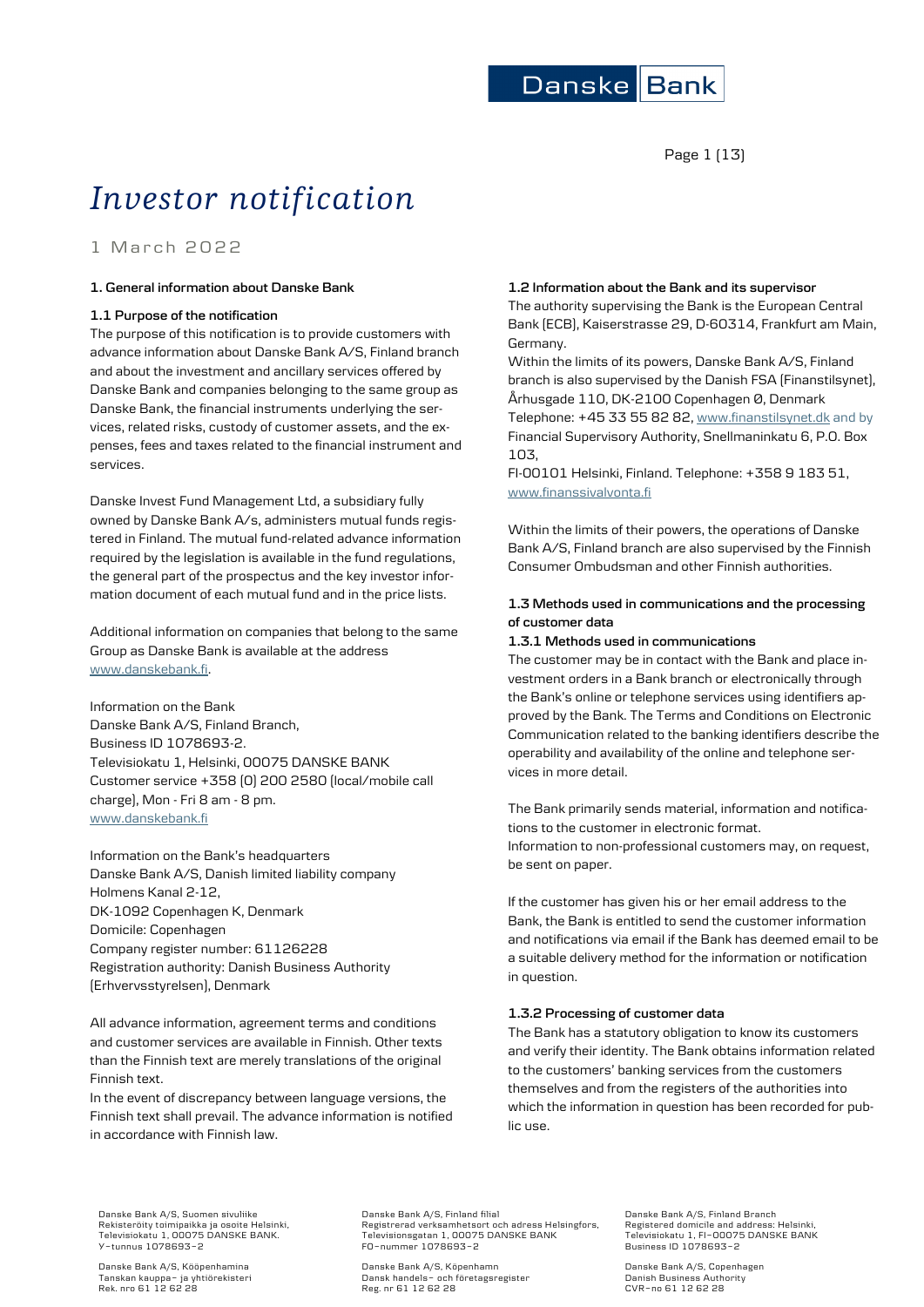The customer information is used for customer service and taking care of the customer relationship, marketing, advisory services and risk management, for example when granting and monitoring credit. Customer information is also used for planning and developing new services that the Bank or other companies in the Danske Bank Group offer to their customers.

Additional information on the processing of customer information is available at the addres[s www.danskebank.fi](http://www.danskebank.fi/)

# **1.3.3 LEI (Legal Entity Identifier)**

LEI (Legal Entity Identifier) is an international corporate identifier that is intended for identifying companies (companies, foundations and other companies) that place orders regarding financial instruments.

The requirement, which is required by EU regulations, is related to the official reporting with which the authorities that supervise the securities markets identify the parties of transactions.

All companies and organisations that have a business ID must obtain a LEI in order to be able to trade with financial instruments listed as being traded on a trading venue. Transactions cannot be executed without a LEI. Additional information on the LEI is available on the website of the Financial Supervisory Authority.

# **1.4 Reporting**

Reporting related to financial instruments or investment products or services delivered to the customer by the Bank is agreed in the product- and service-specific agreement terms.

# **1.5 Expenses and fees related to financial instruments and investment and ancillary services**

The regular expenses and fees related to financial instruments and investment and ancillary services, as well as any expenses and fees paid to third parties or their representatives or those received from them, are stated in product-specific price lists, agreement terms and conditions or other materials or, with regard to mutual funds administered by the Fund Management Company, the key investor information document of each mutual fund.

# **1.6 The Investors' Compensation Fund and Deposit Guarantee Fund**

### **1.6.1 Investors' Compensation Fund**

All EU Member States must have at least a EUR 20,000 compensation fund. The investor protection of a branch of a foreign bank operating in Finland is covered by the protection system of the bank's country of domicile.

# Danske Bank

# Page 2 (13)

At Danske Bank, investors are protected in compliance with Danish law. The Danish compensation fund is administered by the Danish financial stability authority (Finansiel Stabilitet).

The Danish investor protection system covers all investors except banks and other institutions whose membership in the compensation fund is compulsory, financial institutions, insurance companies, undertakings for collective investment, pension companies and pension foundations, and public authorities.

If a service provider fails to return the investor's securities in its custody, the compensation fund will compensate for the loss incurred by the investor.

When a service provider has been declared bankrupt or subjected to corporate restructuring proceedings, the Danish compensation fund will pay each eligible investor a maximum amount equivalent to EUR 20,000. The matured and unpaid debts and other payments payable by the investor to the service provider will be deducted from the amount.

Further information on the Danish investor protection scheme is available in Danish and English at: [http://www.gii.dk.](http://www.gii.dk/)

### **1.6.2 Deposit Guarantee Fund**

All EU Member States have consistent deposit guarantee regulations. The size of the deposit guarantee is EUR 100,000 under law. The deposits of a branch of a foreign bank operating in Finland are covered by the deposit protection system of the bank's country of domicile.

At Danske Bank, deposits are protected in compliance with Danish law. The Danish compensation fund is administered by the Danish financial stability authority (Finansiel Stabilitet).

The Danish deposit guarantee scheme covers all depositors except banks and other institutions whose membership in the guarantee fund is compulsory, financial institutions, insurance companies, undertakings for collective investment, pension companies and pension foundations, and public authorities.

If the Bank is declared bankrupt or subjected to corporate restructuring (rekonstruktionsbehandling), the Danish financial stability authority will pay each depositor a maximum compensation equivalent to EUR 100,000 less any matured but unpaid debts and other payments due to the Bank. Assets in a Finnish long-term savings account (PS account) are also deposits qualifying for compensation.

Danske Bank A/S, Suomen sivuliike Rekisteröity toimipaikka ja osoite Helsinki, Televisiokatu 1, 00075 DANSKE BANK. Y-tunnus 1078693-2

Danske Bank A/S, Kööpenhamina Tanskan kauppa- ja yhtiörekisteri Rek. nro 61 12 62 28 Danske Bank A/S, Finland filial Registrerad verksamhetsort och adress Helsingfors, Televisionsgatan 1, 00075 DANSKE BANK FO-nummer 1078693-2

Danske Bank A/S, Köpenhamn Dansk handels- och företagsregister Reg. nr 61 12 62 28

Danske Bank A/S, Finland Branch Registered domicile and address: Helsinki, Televisiokatu 1, FI-00075 DANSKE BANK Business ID 1078693-2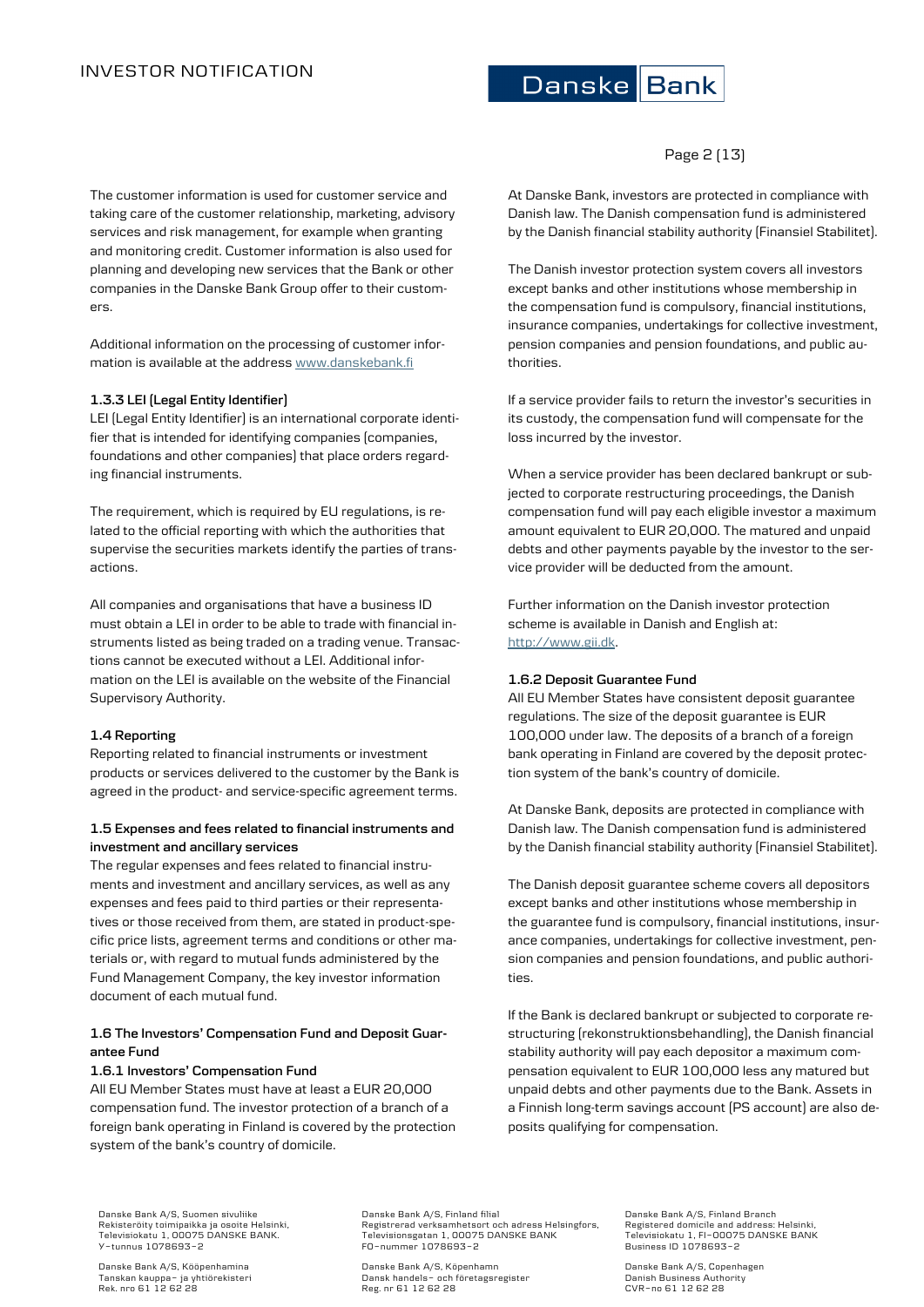Page 3 (13)

In deviation from the above, compensation may exceed the amount equivalent to EUR 100,000 in the following situation: Deposits based on assets obtained from the sale of a residence are protected up to an amount equivalent to EUR 10 million for 12 months from making the deposit. The special protection of assets obtained from the sale of a residence provided by the Danish deposit guarantee scheme is not limited to assets obtained from the sale of a residence in the owner's personal use; instead, it also applies e.g. to deposits related to the purchase or financing of a real estate property, provided that the property has been used or will be used mainly for non-commercial purposes.

In addition, the Danish deposit guarantee scheme provides a higher guarantee, equivalent to EUR 150,000, for six months to a deposit related to the depositor's life situation, when the deposit is based on a payment made in compliance with Danish legislation and relates e.g. to marriage, divorce or inheritance, employment, pay security, accident at work, handicap or death, nuclear accident, a post-traumatic reaction which a soldier is diagnosed with having served abroad, or compensation for criminal damage.

However, the Danish deposit guarantee scheme does not provide the higher guarantee to similar payments paid based on Finnish legislation.

In the Danish deposit guarantee scheme, compensation is paid in the currency of the account, i.e. compensation will be paid in euros if the account is a euro-denominated account. As a rule, compensation will be paid within seven working days from the beginning of the bankruptcy or corporate restructuring procedure. However, the time may be extended by up to three months in case of any uncertainty regarding the identity of the depositor. Payment of the compensation may also take more than seven working days if it is paid to depositors of Danske Bank A/S, Finland branch via the Finnish Financial Stability Authority.

Further information on the Danish deposit guarantee scheme is available in Danish and English a[t http://www.gii.dk.](http://www.gii.dk/)

### **1.7 Principles on handling conflicts of interest**

The Danske Bank Group offers a wide range of financial services and may therefore encounter potential and actual conflicts of interest.

Danske Bank has adopted operational principles as methods to be applied in identifying, preventing and managing conflicts of interest. The operational principles describe the methods the Bank follows and maintains to prevent conflicts of interest from damaging the interests of its customers. These

methods concerning the Bank's organisation and administrative arrangements include arrangements related to the separation of functions, supervision of employees and restricting the exchange of information.

If the methods based on the operational principles for handling conflicts of interest are not sufficient to handle a specific conflict of interest concerning a customer, the Bank may, in some circumstances, decline to engage in transactions with the customer.

This summary explains the main features of the operational principles for handling conflicts of interest. The operational principles for handling conflicts of interest have been published in their entirety at www.danskebank.fi. You can order a paper copy of the principles by telephone from the bank's customer service, tel. 0200 2580 (local/mobile call charge).

# **1.8 Charges, fees and non-monetary benefits of third parties (incentives)**

In certain situations, in conjunction with providing an investment or auxiliary service the Bank may pay a charge, fee or non-monetary benefit to a third party or receive a payment, fee or non-monetary benefit from a third party. The basis for such charges or fees is generally the third party's participation in the provision, marketing or sale of a service by the Bank to a customer, or the Bank's participation in the provision, marketing or sale of a service by the third party to a customer. The fees can relate to the sale of funds, for example. If such charges or fees apply, their purpose is to improve the quality of the service provided to customers in accordance with their best interest.

Additional information on charges and fees is available in the product- and service-specific documents and price lists.

# **2 General description of financial instruments, investment services and their financial risks**

### **2.1 General**

The acquisition of financial instruments always involves a financial risk. The targeted return may not be achieved, or the investor may even lose the invested capital in part or in full. The customer should familiarize himself with the investment market, different investment options and different investment services before starting to make investments. Because customers are always responsible for the financial and tax consequences of their investment decisions, the selected investment services, their actions and orders related to financial instruments, the customers must study the investment services as well as the features, risks and taxation of the financial instrument before making a decision. Before using the services, customers should study the terms and conditions

Danske Bank A/S, Suomen sivuliike Rekisteröity toimipaikka ja osoite Helsinki, Televisiokatu 1, 00075 DANSKE BANK. Y-tunnus 1078693-2

Danske Bank A/S, Kööpenhamina Tanskan kauppa- ja yhtiörekisteri Rek. nro 61 12 62 28

Danske Bank A/S, Finland filial Registrerad verksamhetsort och adress Helsingfors, Televisionsgatan 1, 00075 DANSKE BANK FO-nummer 1078693-2

Danske Bank A/S, Köpenhamn Dansk handels- och företagsregister Reg. nr 61 12 62 28

Danske Bank A/S, Finland Branch Registered domicile and address: Helsinki, Televisiokatu 1, FI-00075 DANSKE BANK Business ID 1078693-2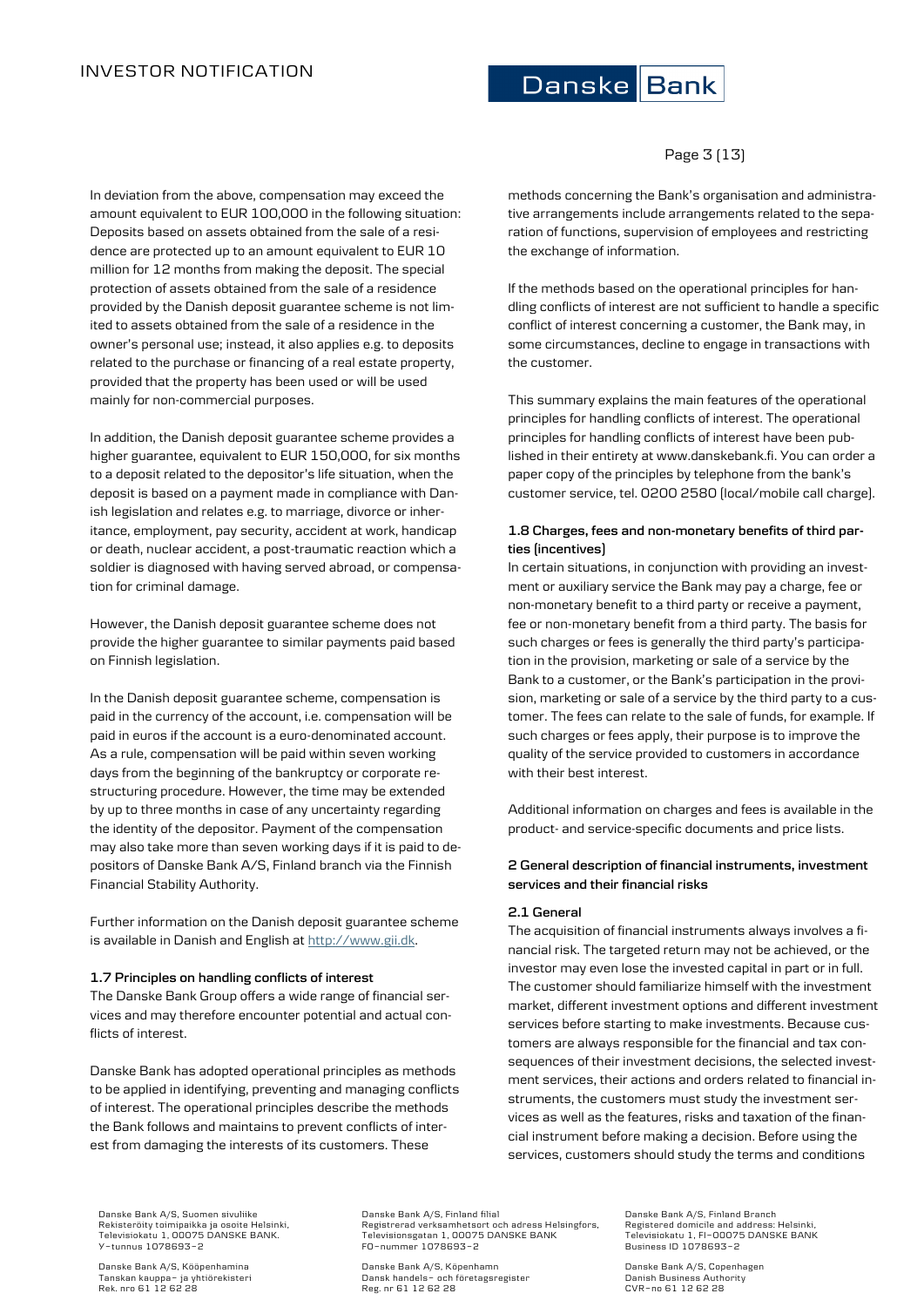of the investment services and financial instruments in order to identify their responsibilities and liabilities and those of the Bank. When making decisions, customers must always base their decisions on their own assessment of the investment services, investment object and the risks related to the investment decision.

The investment-related risk can be reduced by dividing investments because the value fluctuations of different property types even each other out as the market situation changes. The division of investments is called diversification or asset allocation.

The Bank requests information from the customer for example regarding his or her investment experience and knowledge or financial situation to evaluate whether the product or service is suitable for the customer. For this reason, it is important that the customer provides the Bank with the information it has requested.

Even if the Bank has assessed the appropriateness or suitability of the financial instrument or investment service for a customer, the customer is solely responsible for the financial and tax consequences of his/her investment decisions, operations and orders concerning financial instruments, and is not entitled to receive compensation for any resulting damage or losses from the Bank. The customer is also responsible for whether or not he/she uses the services and financial instruments that are recommended or assessed as being appropriate or suitable.

The most common financial instruments, investment services provided by the Bank and related financial risks are described below. The description is not exhaustive on any part. The general description presents the character of each financial instrument type or investment service and the most typical risks. More detailed descriptions can be found in the terms and conditions of financial instruments and investment services as well as in product-specific brochures relating thereto.

# **2.2 General description of financial instruments 2.2.1 Shares**

In a limited company the assets invested by the owners in the company form the share capital, which is divided into portions of equal value – shares. Shareholders are the company's owners having the power of decision in general meetings and the right to possible dividends and subscription of new shares in a share issue. The return on shares consists of the dividend and a possible increase in value. Companies



Page 4 (13)

generally pay dividends in the spring. The increase or decrease in the value of shares is realised once an investor sells his/her shares.

In comparison to other asset types, strong value fluctuation is a characteristic of shares. Those investing in individual shares must have time and interest to follow the companies and the general economy. Shares are risky investment objects but the potential for return is also considerable. The significant factor in share investments is obtaining information about the investment object because the return development of an individual company's share in the long-term depends on the company's business results. In addition, the general development of the equity markets may have an influence on the value of an individual share. When investing in shares it is possible that the targeted return is not achieved and the invested capital can be lost. The equity market risk should be controlled by diversifying investments over several different shares. The equity market risk should be controlled by diversifying investments over several different shares. In addition, investors should also diversify their risks by making investments also in the debt instrument market.

The ownership of and trading in foreign shares may involve taxation-related, legal, financial, political and other unforeseen risks deviating from investments in Finnish securities that are completely the customers' responsibility. In addition, share investments made outside the euro area always include an exchange rate risk.

### **2.2.2 Mutual funds**

In mutual funds customer assets are collected and invested in several different investment objects that form a fund. Mutual funds are managed by investment business professionals who are responsible for ensuring that funds are invested in investment objects defined by the rules of funds.

A mutual fund consists of fund units. A fund saver purchases units in a mutual fund, thus becoming a unit holder in the fund. Unit holders own the assets of the mutual fund. The value of fund units at the purchase moment determines the number of units that can be acquired with a certain amount of euros.

Fund saving, as any other investments, involves a risk. Of all investment markets, the money market includes the smallest targeted return and risks (money market funds) and the largest return and risks are in the equity market (equity funds). Even small amounts can be invested in mutual funds and the investment is always diversified over a number of different securities. The key investor information document of each mutual fund describes the features and risks related to the

Danske Bank A/S, Suomen sivuliike Rekisteröity toimipaikka ja osoite Helsinki, Televisiokatu 1, 00075 DANSKE BANK. Y-tunnus 1078693-2

Danske Bank A/S, Kööpenhamina Tanskan kauppa- ja yhtiörekisteri Rek. nro 61 12 62 28

Danske Bank A/S, Finland filial Registrerad verksamhetsort och adress Helsingfors, Televisionsgatan 1, 00075 DANSKE BANK FO-nummer 1078693-2

Danske Bank A/S, Köpenhamn Dansk handels- och företagsregister Reg. nr 61 12 62 28

Danske Bank A/S, Finland Branch Registered domicile and address: Helsinki, Televisiokatu 1, FI-00075 DANSKE BANK Business ID 1078693-2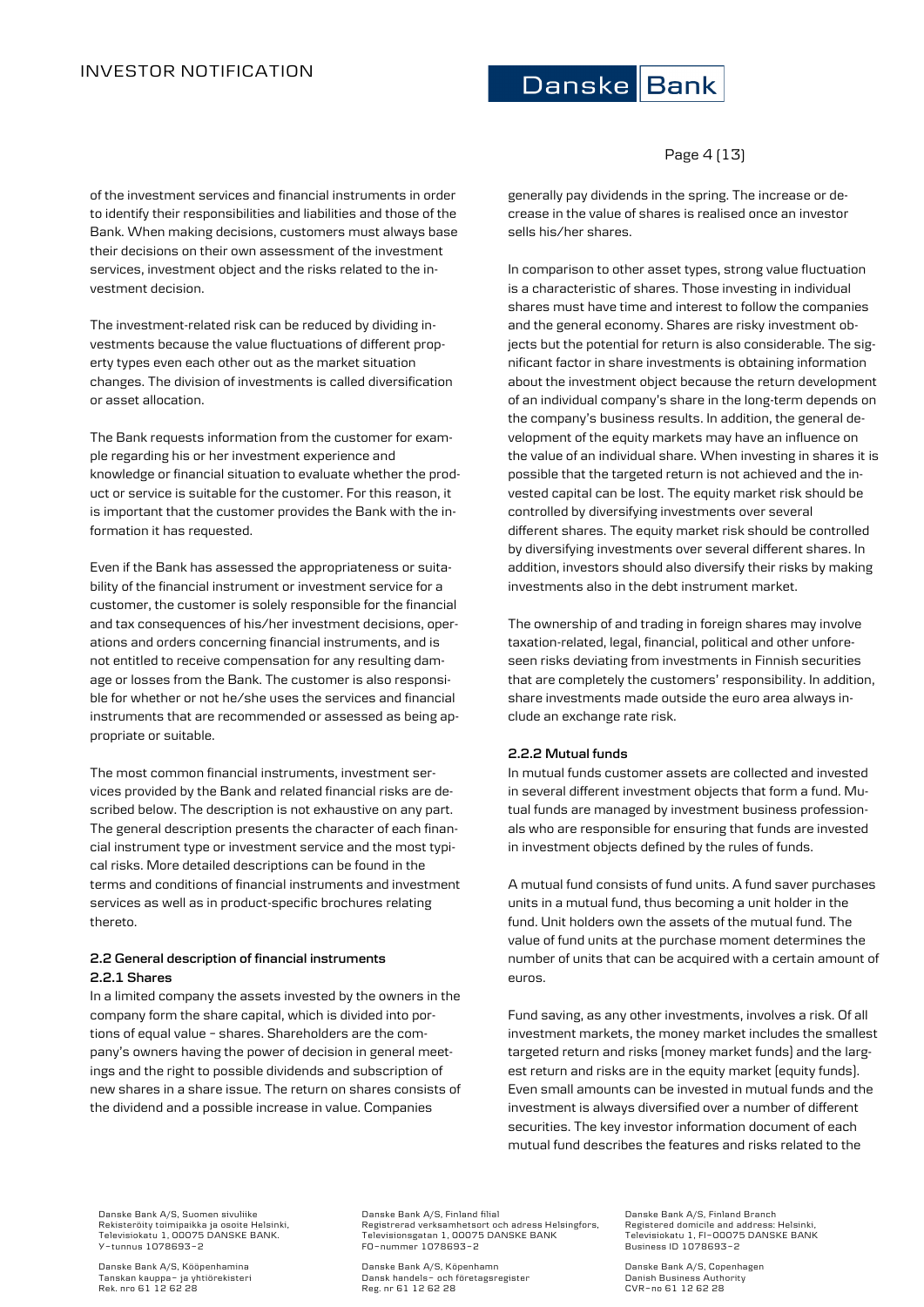# Page 5 (13)

mutual fund. Customers should study the mutual fund's rules, key investor information document and price list before engaging in mutual fund investments.

### **2.2.3 Bond loans**

Bonds are debt instruments issued by the state, municipalities, banks and other financial companies as well as corporations and other entities through which the issuer borrows money from the public for a long term, usually for at least two years.

Traditional bonds are suitable for investors who appreciate security and regular payments of interest. The principal is repaid in full according to the terms of the bonds. The bond's interest can be fixed or linked to a floating reference rate, and it is paid at least annually. The interest on bonds with floating interest rates is generally paid at intervals of three or six months.

Traditional bonds do not generally contain any collateral. If the ranking of the bond is lower than that of the issuer's other commitments, the bonds are called debentures. Due to their greater risk, the return on a debenture is better than on the same issuer's senior bonds.

The determination of return on index loans is defined in the loan-specific terms of each individual bond. The return depends on the development of the underlying instrument, which may be a share or share basket, share index or index basket, mutual fund, interest, currency, currency basket or currency index, price of raw material or commodity, inflation, conduct on debt of a defined reference debtor (so called credit linked note), a combination of those stated above or any other instrument defined in detail in the loan-specific terms. The value of the underlying instrument may increase or decrease during the term of the bonds. The past performance of an underlying instrument is not a guarantee of future returns. Investors must also pay attention to other factors possibly affecting the return on the securities stated in the loan-specific terms, such as the interest calculation basis and participation factors. The amount of return can also be influenced by the issue price and any subscription fees to be collected. The risks related to an individual loan are stated in the loan-specific terms.

A principal-guaranteed index loan, in which the repayment of the principal depends only on the issuer's solvency, is a good form of investment for customers who appreciate a secured principal but are willing to take limited risks in order to achieve the possibility of a better return.

The risks related to bond investments, as well as to all debt instrument investments, include credit risk, interest or other market risk and currency risk. Credit risk is realised if the debtor is unable to fulfil his/her payment obligation pertaining to the bond terms. Interest or other market risk stands for a risk related to the reduction of the investment's value when the general interest rate level increases, or the value of the index to which the return on the bonds is linked develops unfavourably compared to the expectations. If the currency of the bonds is other than the euro, a currency risk is present for Finnish investors.

## **2.2.4 Warrants**

A warrant is a security the value of which is determined on the basis of its underlying instrument (e.g. share or index). The holder of the warrant attempts to utilise changes in the value of shares using a derivative security similar to an option without owning the shares that are the underlying instruments. Depending on the terms, a warrant provides its holder with the right to receive a cash payment to be paid on the basis of the value development of the warrant's target, or purchase or sell the underlying share relating to the warrant at a defined price. Warrants can be traded in a stock exchange throughout the validity of the warrant. Even though the nominal exercise period of warrants can be long, even 1-2 years, warrants are generally invested in for only a few days or months. On the basis of the warrant, the holders have no rights to the underlying instrument company, such as dividends.

Investors should follow the value development of warrants during their period of validity. When investing in warrants it is possible that the targeted return is not achieved and the invested capital can be lost.

# **2.2.5 Derivatives**

A derivative contract is a financial instrument the value of which is determined on the basis of the underlying instrument. Derivative contracts include options, forward contracts, interest and currency exchange agreements and related options and/or the combinations of these and/or other similar agreements. Derivative contracts are aimed at hedging against changes in the value of the underlying instrument or benefiting from such changes. The underlying instrument may be currency, security, interest, return, another derivative agreement, index, commodity, credit risk, other underlying instrument or a combination of different underlying instruments.

The terms of derivative contracts vary greatly.

Whether the derivative contract is settled by physical transfer of the underlying instrument or crediting the net value depends on the terms of the derivative contract. Derivative contracts can be traded in the regulated markets and/or multilateral trading systems. Setting collateral is a requirement for

Danske Bank A/S, Suomen sivuliike Rekisteröity toimipaikka ja osoite Helsinki, Televisiokatu 1, 00075 DANSKE BANK. Y-tunnus 1078693-2

Danske Bank A/S, Kööpenhamina Tanskan kauppa- ja yhtiörekisteri Rek. nro 61 12 62 28

Danske Bank A/S, Finland filial Registrerad verksamhetsort och adress Helsingfors, Televisionsgatan 1, 00075 DANSKE BANK FO-nummer 1078693-2

Danske Bank A/S, Köpenhamn Dansk handels- och företagsregister Reg. nr 61 12 62 28

Danske Bank A/S, Finland Branch Registered domicile and address: Helsinki, Televisiokatu 1, FI-00075 DANSKE BANK Business ID 1078693-2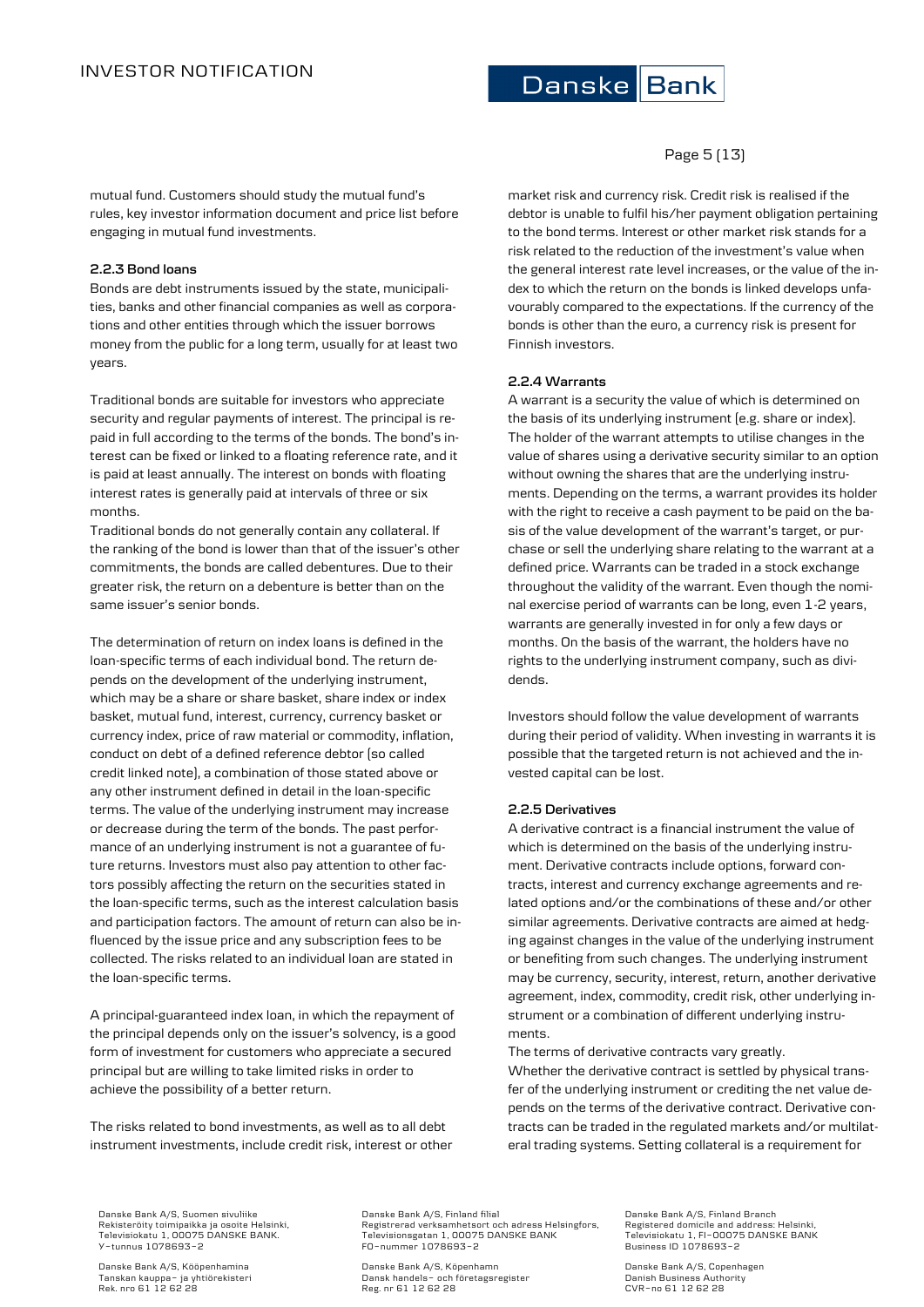# INVESTOR NOTIFICATION

# Danske Bank

# Page 6 (13)

exchange-traded derivatives trading. The collateral requirement is based on the rules of the relevant exchange and is calculated daily from the customer's open derivative position. If the collateral requirement increases, the customer must provide additional collateral. The Bank may require collateral also for transactions other than exchange-traded derivatives trading.

In addition to changes in the value of the underlying instrument, i.e. the market risk, the factors influencing the value of the derivative contracts and the amount, timing and execution of the payment obligations of the counterparties include market events, general economic and political factors and changes in legislation. Derivative contracts include a risk of delayed payments and credit losses due to the insolvency of the counterparties. Before concluding an individual derivative contract, a counterparty must study the terms and features of the derivative contract, resulting obligations, rights and other consequences.

The risks related to derivative contracts are not described in full in this notification. If required, a counterparty must contact an independent expert in order to assess the risks of derivative contracts.

### **2.2.6 Money market products**

Money market products include commercial paper, money market investments and treasury bills of the state. The investment period of money market products varies from overnight investments to investments for a maximum of one year. Commercial papers are debt instruments issued by banks, corporations and municipalities. The treasury bills of the state are debt instruments issued by the Republic of Finland for 1-12 months. Money market products include a risk of delayed payments and credit losses due to the insolvency of the issuers.

# **2.2.7 Owner and investor liability in the recovery and resolution of credit institutions and investment firms**

If the resolution authority referred to in the Directive establishing a framework for the recovery and resolution of credit institutions and investment firms (2014/59/EU, "the BRRD Directive") considers that a credit institution or an investment firm issuing securities (such as shares or bonds) is in danger of becoming insolvent or no longer meets the capital requirements set for it, the resolution authority has the power to decide on the write-down of the issuer's liabilities. This means that the issuer's investors may lose part or all of their investments in relation to the issuer in question.

The write-down of the issuer's liabilities subject to a decision by the resolution authority may also have an impact on other investment products if products within the scope of owner and investor liability are used as investments in an investment fund or insurance company's investment-linked insurance, for example. The write-down decision would also affect the value of the fund unit or insurance proportionally to its weight in the portfolio.

# **2.3 General description of the investment services 2.3.1 Stockbrokerage services**

The Bank provides its customers with stockbrokerage services (reception, transmission and execution of orders) in Finnish and foreign securities and other financial instruments. The Bank receives and transmits customers' orders concerning financial instruments and executes orders on behalf of the customers. Share brokerage orders are executed by Danske Bank Markets Equities or are submitted for execution by our other partners according to our order execution policy.

We will seek to process your market order as quickly as possible. If an order is placed outside the space of time when we process orders in the relevant security, we will not seek to execute the order until we again open the processing of orders and trading in the relevant market.

Fees are collected for brokerage services. The amount of the fee is influenced by the method of transaction selected by the customer and the marketplace used to carry out the order. The valid fees at any given time are stated in the price list for the brokerage services. With regard to mutual funds administered by the Fund Management Company, the valid fees at any given time are stated in the key investor information document and in the price list relating to the mutual funds.

# **2.3.2 Investment advice and asset management**

When offering investment products the Bank may provide its customers with individual recommendations concerning specific financial instruments i.e. investment advice according to the Act on investment services. However, a general presentation of the investment products offered by the Bank to the customer or the release of a general recommendation aimed at the public and published by the Bank through its distribution channels or the mass media do not constitute individual recommendations. The transmission or execution of orders given by customers do not constitute individual recommendations.

The investment advice provided by the Bank does not constitute independent investment advice because we recommend also securities issued by the Bank or by companies that are closely associated with the Bank.

Danske Bank A/S, Suomen sivuliike Rekisteröity toimipaikka ja osoite Helsinki, Televisiokatu 1, 00075 DANSKE BANK. Y-tunnus 1078693-2

Danske Bank A/S, Kööpenhamina Tanskan kauppa- ja yhtiörekisteri Rek. nro 61 12 62 28

Danske Bank A/S, Finland filial Registrerad verksamhetsort och adress Helsingfors, Televisionsgatan 1, 00075 DANSKE BANK FO-nummer 1078693-2

Danske Bank A/S, Köpenhamn Dansk handels- och företagsregister Reg. nr 61 12 62 28

Danske Bank A/S, Finland Branch Registered domicile and address: Helsinki, Televisiokatu 1, FI-00075 DANSKE BANK Business ID 1078693-2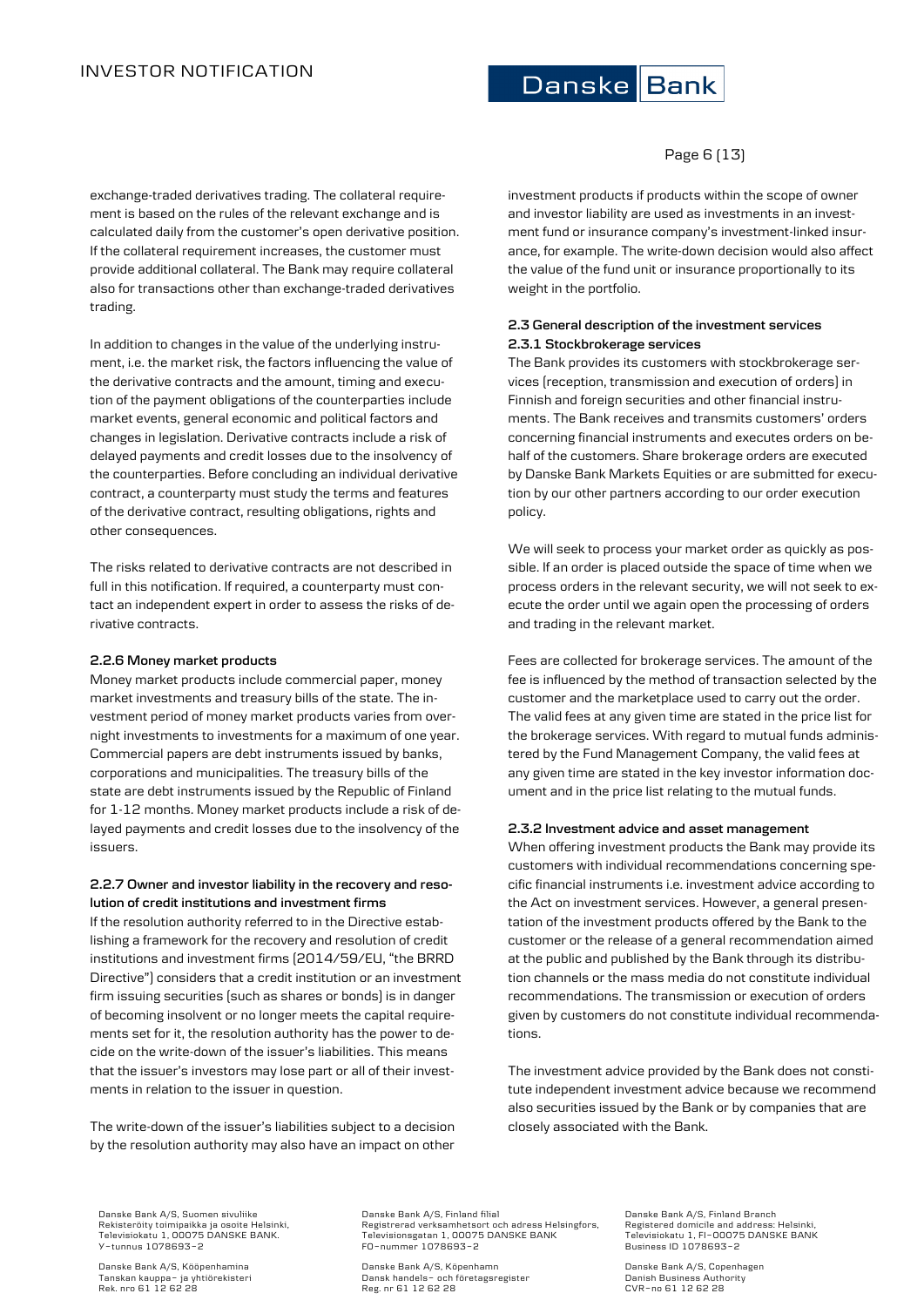# INVESTOR NOTIFICATION

# Danske Bank

# Page 7 (13)

Our advice is based on general market analysis in which, in addition to securities issued by the Bank or companies that are closely associated with the Bank, we also offer advice on a selection of securities of issuers that do not have a close relationship with the Bank.

The Bank does not follow or monitor the suitability of a recommended investment for a customer unless it has been separately agreed in an agreement concluded with the customer.

The Bank can regularly provide a customer with a suitability statement on the financial instruments recommended to the customer if a regular suitability assessment has been agreed upon separately in an agreement concluded with the customer.

The Bank may provide its customers with asset management as defined in the Act on Investment Services. Asset management refers to the management of financial instruments in accordance with the agreement made with the customer so that the power of decision over investments is given in full or in part to the recipient of the order, i.e. the asset manager. The content of the asset management service is specified in the agreements and terms and conditions and price lists.

Fees are collected for the asset management services. The fees are usually based on the value of assets under management, the number of transactions, returns or a combination of these. The valid fees at any given time are stated in agreements, terms and conditions and price lists.

### **2.3.3 Sustainability risk considerations**

According to the EU regulation on sustainability-related disclosures in the financial services sector ("disclosure regulation") we have to disclose how we integrate sustainability risks in our selection of UCITS and AIFs that we advise on. Sustainability risks mean environmental, social or governance events or conditions that, if they occurs, could cause an actual or a potential material negative impact on the value of the investment.

We offer advice on select UCITS and AIFs, where we have sufficient knowledge of them. When selecting which to advice on, sustainability risks are included along with other relevant risk aspects to identify sustainability factors which might pose a risk and thus impact the value of the investment.

Sustainability risks can result in funds no longer being available in Danske Bank investment universe that we advise on. Our policy on responsible investments and the currently applicable investment restrictions can be found on danskebank.com

If you place orders in eBanking or Mobile Banking, Danske Bank will not offer individual investment advice. You will have a wide range of investment objects available but we are unable to determine the sustainability (or other) risks of all or selected investment objects or the impact of those risks on investment returns.

This means that you must carefully study the investment object and assess how the sustainability risks of the investment object could affect the value of the investment.

### **Responsible Investments**

When investors entrust us with their assets and savings, it is our duty to serve their interests by providing investment solutions with the aim to deliver competitive and long-term performance. Our commitment to responsible investment is an integral part of this duty. Responsible investing entails making better-informed investment decisions, addressing sustainability issues, dilemmas, and risks, and influencing portfolio companies through active dialogue to contribute to a positive outcome.

The investment management is done in accordance with the Danske Bank Group's Responsible Investment Policy and sustainability risks are incorporated alongside other risks in the investment decision-making process. Sustainability risk is incorporated into the investment process to identify the sustainability criteria, which may pose a risk and thereby affect financial performance of an investment. Based on environment, social and governance (ESG) research and ESG data, sustainability risk factors are systematically identified and assessed by underlying Danske Invest funds alongside other risks.

The investment universe is screened to identify sustainability risks associated with potential portfolio investments with reference to current regulations, industry's best practices, international norms and voluntary frameworks for corporate responsibility. Based on our assessment and company dialogue, we may from time to time decide to divest or restrict investments in a company. Investment restrictions are applied across the investment universe based on Danske Bank Group position statements and our understanding of the average investors' ethical and sustainability aspirations. This covers excluding investments in companies involved in certain sectors, products or activities from the investment universe.

Regarding underlying funds that are not Danske Invest funds, sustainability risk considerations form an integral part of the selection hereof.

Danske Bank A/S, Suomen sivuliike Rekisteröity toimipaikka ja osoite Helsinki, Televisiokatu 1, 00075 DANSKE BANK. Y-tunnus 1078693-2

Danske Bank A/S, Kööpenhamina Tanskan kauppa- ja yhtiörekisteri Rek. nro 61 12 62 28 Danske Bank A/S, Finland filial Registrerad verksamhetsort och adress Helsingfors, Televisionsgatan 1, 00075 DANSKE BANK FO-nummer 1078693-2

Danske Bank A/S, Köpenhamn Dansk handels- och företagsregister Reg. nr 61 12 62 28

Danske Bank A/S, Finland Branch Registered domicile and address: Helsinki, Televisiokatu 1, FI-00075 DANSKE BANK Business ID 1078693-2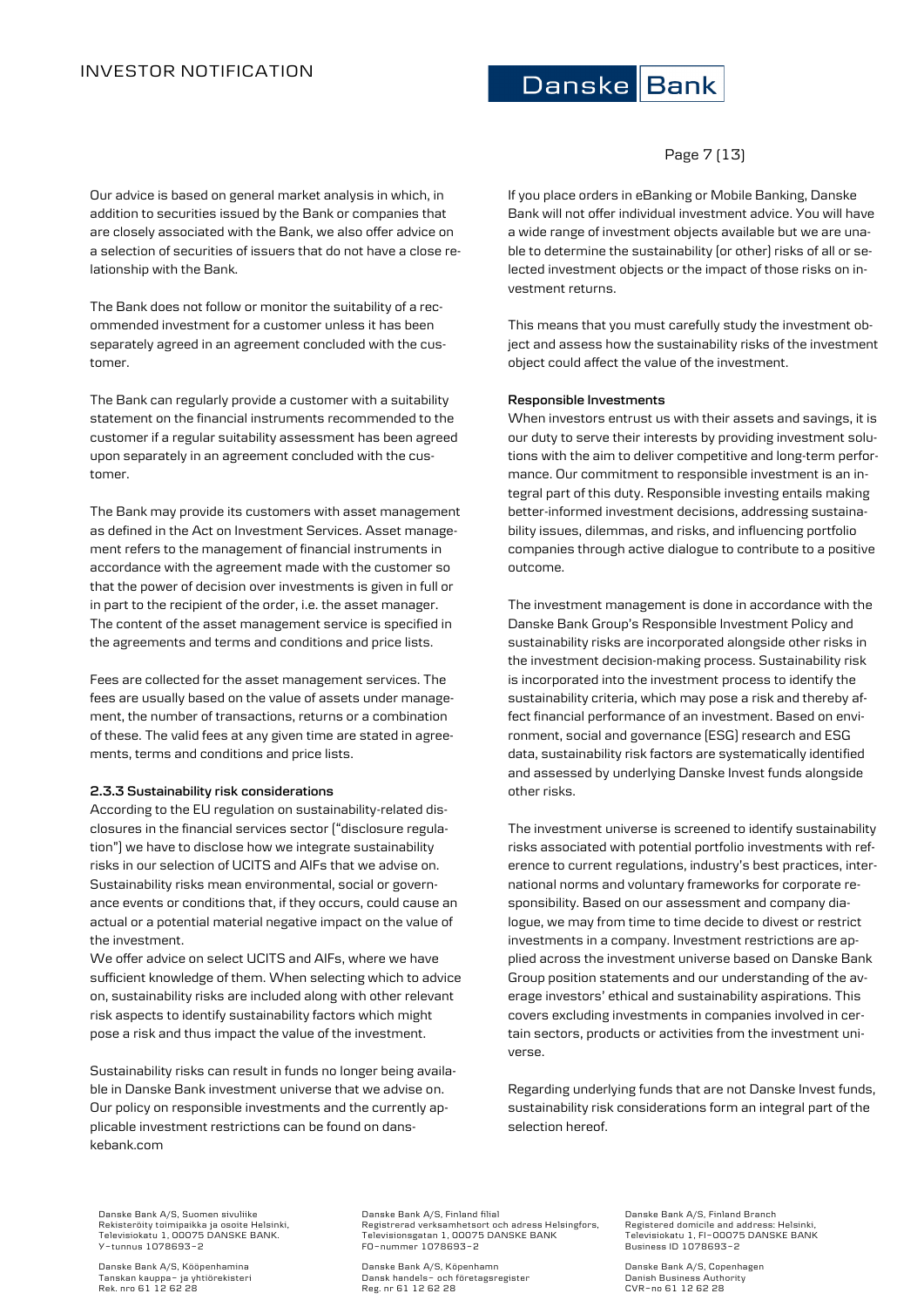# Page 8 (13)

While sustainability risk considerations are included in investment processes, sustainability risk may impact the returns of the investment.

The probability of sustainability risks and the extent to which they impact the returns of an investment depend on several factors. Although duly mapped, identified and managed in the investment processes, the following elements can affect the degree to which sustainability risks are likely to impact the returns of an investment:

- sustainability risks are often complex, multidisciplinary and interlinked, which can make it difficult to assess in their entirety
- sustainability risks are usually difficult to quantify and are long-term in nature, and the probability of materialisation also depends on the investor's time horizon
- sustainability risks, such as risks stemming from changes in physical climate, political action, societal expectation, consumer demand or technological development, can be driven by megatrends that are large in scope and magnitude or occur at an unanticipated pace, which may not be reflected to a full extent when investment decisions are made
- a lack of ESG comprehensive or standardised data can make it difficult to uncover all sustainability risks or to base investment decisions on faulty grounds
- sustainability risk assessments can be inaccurate, which may cause that investments are exposed to greater sustainability risks than anticipated
- impact of sustainability risks can increase in magnitude in combination with other risks, especially in relation with market, credit, liquidity, emerging and frontier markets, active management, concentration and tax risks.

Danske Bank's Responsible Investment Policy and investment restrictions and their definitions can be found at danskebank.com

### **3 Categorisation of investor customers**

According to the Act on investment services, a stockbroker must notify customers of their categorisation as a retail customer, professional customer or eligible counterparty. The classification is based directly on the legislation and the Act on investment services includes detailed provisions on the factors affecting the categorisation. The customer categorisation has an influence on the extent of the investor protection and the applicable procedural rules.

As an investor the customer is categorised as a retail customer unless another classification is notified.

Not all the procedural rules related to the investor protection apply to professional customers because they are generally deemed to have a lesser need for protection than retail customers.

Professional customers include:

- the State, State Treasury,
- banks, fund management companies, insurance companies or other institutional investors subject to authority supervision,
- a company that meets at least two of the following requirements on the basis of its financial statement from the previous full fiscal period:
	- the final balance sheet total is at least EUR 20,000,000
	- net turnover is at least EUR 40,000,000
	- the company's own funds are at least EUR 2,000,000
- an institutional investor whose principal business is investing in financial instruments.

Professional customers are responsible for notifying the Bank of any changes that may affect the categorisation.

Retail customers may request changing their categorisation into professional customers in writing if the Bank has assessed that the retail customer has the capability for making independent investment decisions and understands the related risks and the customer fulfils at least two of the following requirements:

- the customer has carried out significantly large transactions in the relevant market at an average frequency of ten times per quarter during the previous four quarters,
- the value of the customer's investment portfolio is more than EUR 500,000,
- the customer works or has worked for at least one year in the financial sector in a professional position that requires knowledge of planned transactions and services.

In addition, a professional customer can be treated as a retail customer, if so requested. A customer classified as an eligible counterparty may request to be treated as a professional or retail customer. The request for the change in the categorisation must be issued in writing. A changed categorisation may have an effect on the investor protection and the application of the procedural rules. The Bank considers changing a categorisation on a case-specific basis.

More information about the customer categorisation criteria is available a[t www.danskebank.fi.](http://www.danskebank.fi/)

Danske Bank A/S, Suomen sivuliike Rekisteröity toimipaikka ja osoite Helsinki, Televisiokatu 1, 00075 DANSKE BANK. Y-tunnus 1078693-2

Danske Bank A/S, Kööpenhamina Tanskan kauppa- ja yhtiörekisteri Rek. nro 61 12 62 28

Danske Bank A/S, Finland filial Registrerad verksamhetsort och adress Helsingfors, Televisionsgatan 1, 00075 DANSKE BANK FO-nummer 1078693-2

Danske Bank A/S, Köpenhamn Dansk handels- och företagsregister Reg. nr 61 12 62 28

Danske Bank A/S, Finland Branch Registered domicile and address: Helsinki, Televisiokatu 1, FI-00075 DANSKE BANK Business ID 1078693-2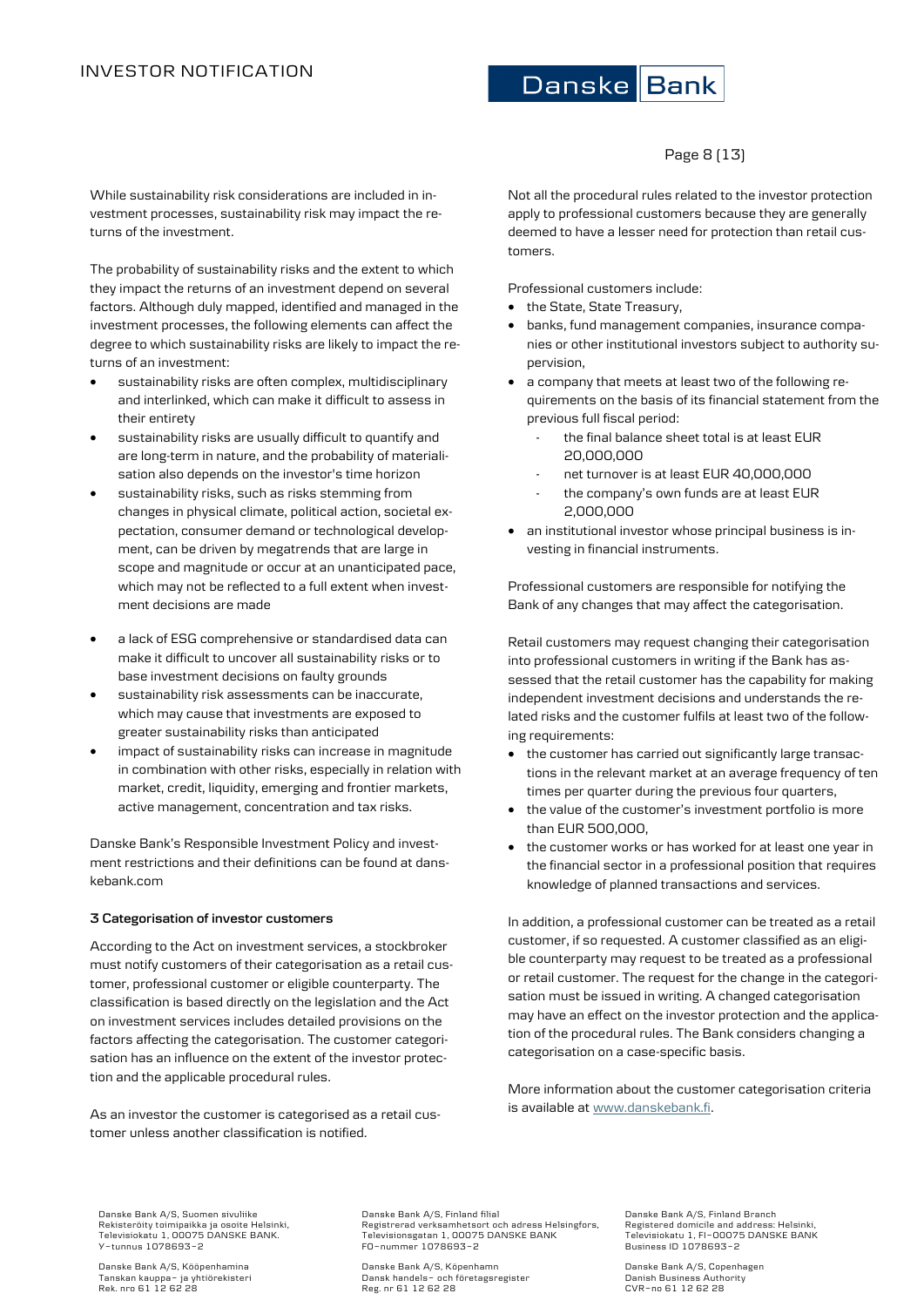# Page 9 (13)

# **4 Order execution policy**

Danske Bank's order execution policy sets out the principles that we follow when executing orders for our retail and professional customers in financial instruments to ensure that our customers obtain best execution.

This summary explains the main features of these operational principles. The order execution policy is available in its entirety at www.danskebank.fi. You can order a paper copy of the principles by telephone from the bank's customer service, tel. 0200 2580 (local/mobile call charge).

By signing an investment service agreement, or by issuing an order concerning a financial instrument, you are also approving Danske Bank's valid order execution policy at the same time.

#### **4.1 Best execution – summary**

Danske Bank A/S is required to take all sufficient steps to obtain the best possible result for its customers when executing their orders concerning financial instruments.

This is also known as our obligation to deliver best execution.

#### **4.2 Basis of assessment**

The order execution policy explains the various factors that we take into account in order to offer our customers the best execution.

For retail customers, the best possible result is defined as the total consideration, or total price, when they sell or buy financial instruments. Total consideration is the price of the financial instrument and the costs related to execution. The total consideration includes all expenses for our customer that are directly related to the execution of the order, such as execution venue fees, clearing and settlement fees and any other fees paid to third parties involved in the execution of the order.

Specific instructions from our customer regarding an order may affect our obligation and opportunities to deliver best execution and may prevent us from taking the steps that we would otherwise take to comply with this policy.

When executing a customer order, we may act as the customer's counterparty, trading on our own account.

In such cases, the customer trades the financial instrument in question directly with us. We may also choose to execute your order via an execution venue or by transmitting your order to one of our brokers who will then execute it. When we choose between different ways of executing orders, our focus will be on ensuring the best total consideration for the customer.

In order to ensure that we can provide best execution on a continuous basis, we continuously monitor our own performance and the performance of the execution venues and brokers that we use for executing our customers' orders. If we find that the performance is not satisfactory, we will resolve the matter.

We will publish periodic reports demonstrating how we have complied with our obligation to provide best execution.

You will find our most recent execution quality data on the financial instruments where we act as systematic internaliser, market maker or liquidity provider at www.danskebank.com/bestexecution. The website also includes the most recent execution quality data on the execution venues that we use most often.

At a customer's request, we will demonstrate to that we have executed the customer's order in accordance with this policy. We may not have obtained the best possible result for the customer on a single specific occasion, but we will demonstrate that we have complied with the policy in the order execution process.

### **4.3 List of venues and brokers**

Our most recent list of the most important execution venues and brokers can be found at www.danskebank.com/ bestexecution. The website also shows which venues we use for each class of financial instruments when we execute the orders of retail and professional customers.

We monitor the quality of the executions we deliver to our customers on a continuous basis. This also includes the monitoring of performance of the venues and brokers that we use.

#### **4.4 Changes to the policy**

Any changes to our order execution policy will be published on our website.

### **5 Information about customer funds and their custody**

#### **5.1. Finnish financial instruments**

The customer's domestic book-entries and physical securities are stored separately from the Bank's securities. Fees are collected for the custody service. The valid fees for any given time are stated in the price list of fees for securities services.

Danske Bank A/S, Suomen sivuliike Rekisteröity toimipaikka ja osoite Helsinki, Televisiokatu 1, 00075 DANSKE BANK. Y-tunnus 1078693-2

Danske Bank A/S, Kööpenhamina Tanskan kauppa- ja yhtiörekisteri Rek. nro 61 12 62 28

Danske Bank A/S, Finland filial Registrerad verksamhetsort och adress Helsingfors, Televisionsgatan 1, 00075 DANSKE BANK FO-nummer 1078693-2

Danske Bank A/S, Köpenhamn Dansk handels- och företagsregister Reg. nr 61 12 62 28

Danske Bank A/S, Finland Branch Registered domicile and address: Helsinki, Televisiokatu 1, FI-00075 DANSKE BANK Business ID 1078693-2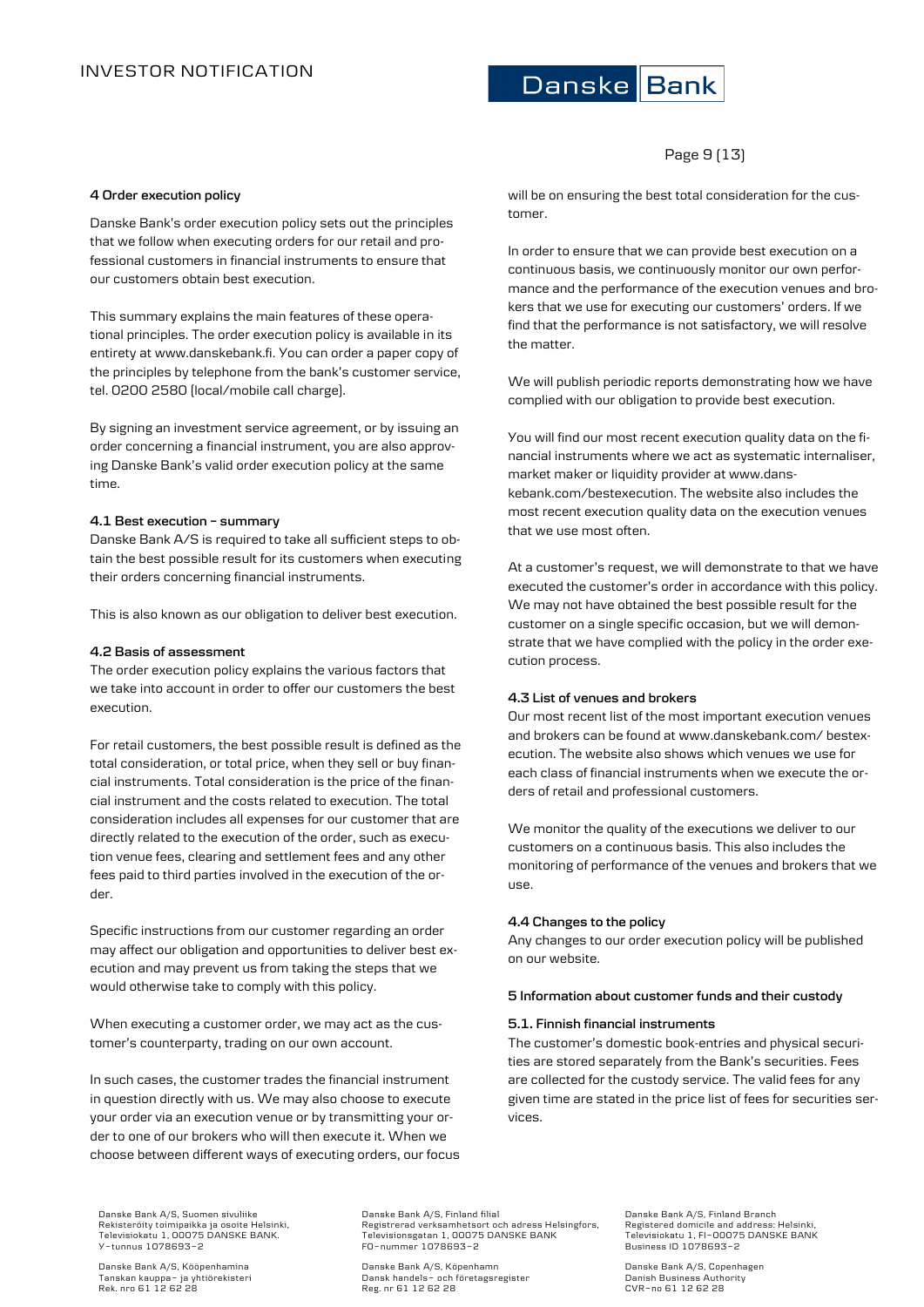# Page 10 (13)

### **5.2. Foreign financial instruments**

The Bank stores foreign financial instruments in a foreign securities depository, custodian bank, fund management company or other custodian ("sub-custodian") selected by the Bank. The customers' financial instruments are stored in a shared account and, in accordance with international practice, are registered in the name of the Bank or sub-custodian. Local legislation shall apply to a foreign sub-custody, and so the customer's rights may differ from the rights associated with domestic securities or other financial instruments. The participation of an individual shareholder in the general meeting of a foreign company is not therefore generally possible. The custody in a shared account contains a risk that the customers' book-entries may get mixed up with the assets of the sub-custodian or other investors.

The ownership of and trading in foreign securities may involve taxation-related, legal, financial, political and other unforeseen risks that differ from those for investments in Finnish securities and which are the responsibility of the customer. In addition, damage caused by the sub-custodian's insolvency is the responsibility of the customer.

The Bank is only responsible for selecting the sub-custodians used carefully and thoroughly monitoring their operations. The Bank's responsibility for the actions and negligence of a third party is determined according to the agreement terms and conditions and Finnish law.

# **6 Bank's right of lien and retention over the customer's investment products and funds**

On the basis of the agreement terms related to an investment product, the Bank may have the right of lien and retention over the customer's investment property in order to cover the Bank's claims. With regard to the Bank's claims, the Bank has the offsetting right over the funds in the customer's account, unless otherwise prescribed by law.

# **7 Recording telephone calls and saving electronic messages**

The Bank has the right to record and save any phone calls and discussions with the customer. In addition, the Bank has the right to use the records for verifying orders, developing its customer service, risk management purposes and as evidence in the settlement of any disputes. Copies of records are available for five years at the customer's request and for seven years at the request of the competent authority.

# **8 Taxation of financial instruments**

**8.1 Nature of the notification and limitation of responsibility** The following section describes the taxation of financial instruments at a general level when the investor is a consumer customer and generally liable to taxation in Finland (a natural person). More information on taxation can be found from product-specific brochures for each financial instrument, such as the general part of the prospectus.

If the investor has concluded a savings agreement pursuant to the Act on Restricted Long-term Saving or Equity Savings Account, the taxation of the investments will diverge from that presented in this section. The taxation of investments within the scope of agreements is determined separately in the relevant notifications.

This notification is not a part of the agreement between the Bank and the customer and the notification is not intended to constitute advice on taxation. The purpose of the notification is to bring the investor's attention to the fact that the ownership of financial instruments has tax consequences. The purpose is also to encourage investors to independently obtain necessary additional information before making an investment decision.

This notification is based on the tax legislation as well as court and taxation practice valid as of 1 January 2022.

The Bank is not responsible for changes in taxation legislation, court practice or taxation practice, or their inclusion in this notification. Taxation treatment may be changed in the future and is determined based on the individual conditions of each customer, which have not been taken into account in the information provided here.

# **8.2 Taxation of capital income**

Dividends from listed companies, capital income dividends, interests received from abroad on bonds, certain other interests and capital gains are examples of capital income. The capital income tax rate applied to capital income is currently 30 per cent. The amount by which taxable capital income exceeds EUR 30,000 in a tax year will, however, be taxed at 34 per cent. For example, when individuals sell securities, they may have to pay capital income tax on the capital gain. Under certain conditions, capital losses may be deducted from capital gains and other taxable capital income. Capital income from abroad is usually taxable income in Finland.

For individual taxpayers, 85 per cent of dividends received from a Finnish publicly listed company are regarded as taxable capital income and 15 per cent as tax-exempt income. A company's share is listed if it is traded on a regulated market

Danske Bank A/S, Suomen sivuliike Rekisteröity toimipaikka ja osoite Helsinki, Televisiokatu 1, 00075 DANSKE BANK. Y-tunnus 1078693-2

Danske Bank A/S, Kööpenhamina Tanskan kauppa- ja yhtiörekisteri Rek. nro 61 12 62 28

Danske Bank A/S, Finland filial Registrerad verksamhetsort och adress Helsingfors, Televisionsgatan 1, 00075 DANSKE BANK FO-nummer 1078693-2

Danske Bank A/S, Köpenhamn Dansk handels- och företagsregister Reg. nr 61 12 62 28

Danske Bank A/S, Finland Branch Registered domicile and address: Helsinki, Televisiokatu 1, FI-00075 DANSKE BANK Business ID 1078693-2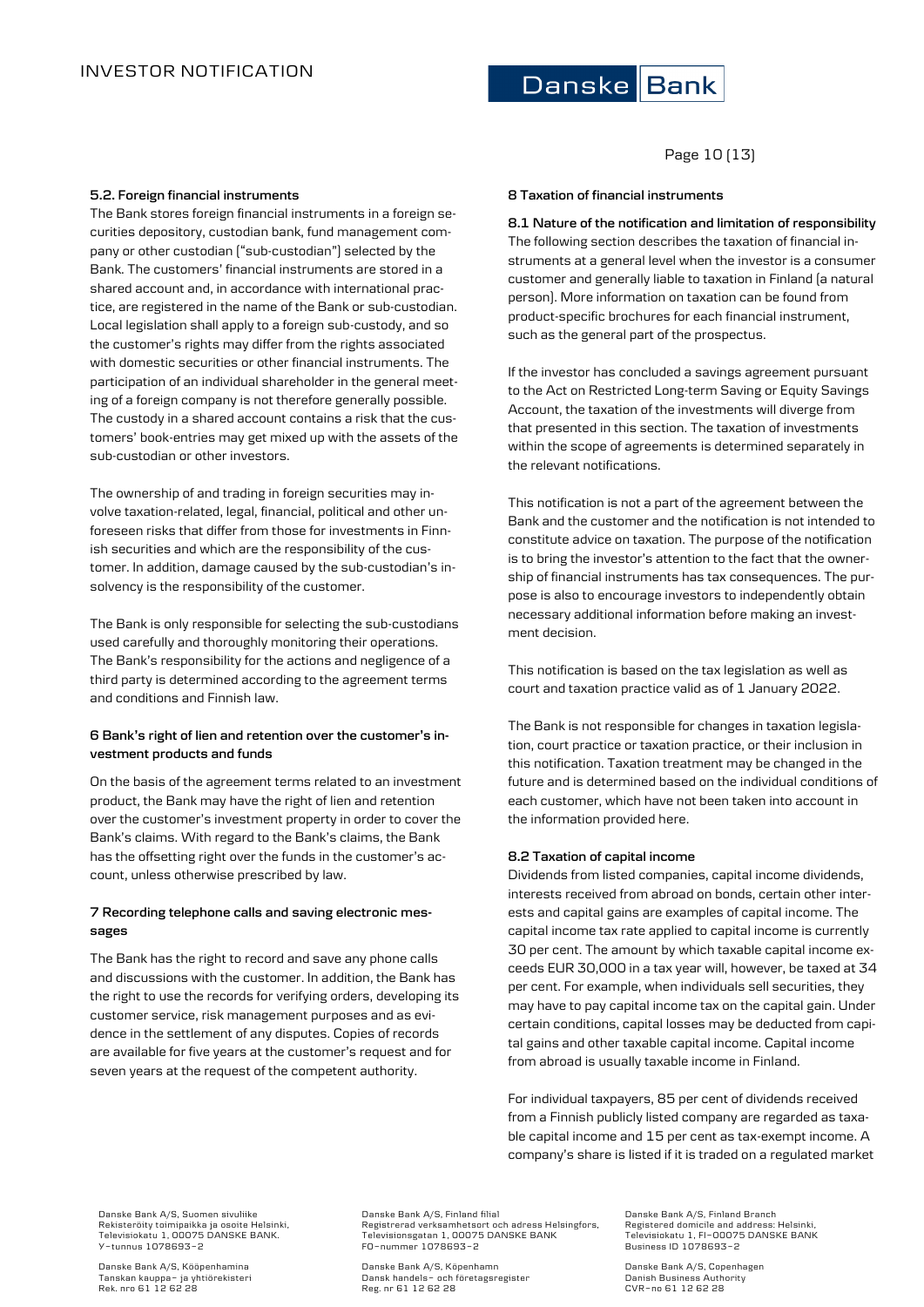where in the EEA are listed, except if the share is traded on

Of the dividends paid by Finnish companies other than listed companies, 25 per cent are taxable capital income and 75 per cent are tax-exempt income for individual taxpayers up to an amount corresponding to 8 per cent return on the net assets of the company. However, 85 per cent of such dividends are regarded as taxable capital income and 15 per cent as tax-exempt income, insofar as the dividend exceeds the annual personal limit of EUR 150,000. For dividends exceeding the 8 per cent limit calculated on the basis of the company's net assets, 75 per cent are taxed as the individual taxpayer's earned income according to the progressive tax scale, whereas the remaining 25 per cent are tax-exempt.

A dividend from a foreign company is taxed in the same way as a dividend from a corresponding Finnish company if the dividend is distributed by a company that is not a company referred to in the "parent-subsidiary directive" (2011/96/EU, as amended by Council Directive 2013/13/EU). A dividend received from another foreign company is also taxed in the same way as a dividend received from a corresponding Finnish company if the company distributing the dividend is required to pay, without any possibility of option or exemption, at least 10 per cent in taxes on its profit from which the dividend is distributed and it is a dividend that is paid by a company that is domiciled in an EEA member state pursuant to the company's tax legislation, and the company's domicile is not in a country outside the EEA pursuant to a tax treaty or there is a tax treaty between the country of domicile of the company paying the dividend and Finland which is applied to

85 per cent of the surplus (interest on cooperative capital and other surplus referred to in the Cooperatives Act) of a public listed cooperative is taxable capital income for individual taxpayers, and 15 per cent is tax-exempt income if the surplus is income that is from a personal source of income. 25 per cent of the surplus that belongs to the personal source of income of a cooperative that is not publicly listed is taxable capital income, and 75 per cent is tax-exempt income up to EUR 5,000. Regarding the portion of the surplus received by a taxpayer that exceeds EUR 5,000, 85 per cent of this portion of the surplus is taxable capital income and 15 per cent is tax-exempt income. However, the above does not apply to the surplus of other than a cooperative that is not

application by the company or with its consent.

# Danske Bank

in Finland or elsewhere in the EEA, or traded on a regulated market supervised by the authorities outside the EEA. In addition, shares subject to multilateral trading in Finland or else-The Bank is under an obligation to deduct withholding tax on certain capital income, such as dividends of Finnish publicly listed companies and interest on certain bonds.

# **8.3 Return on bonds subject to the Act on tax withheld at source on interest income**

The Bank deducts tax at source on interest or index bonuses paid on bonds subject to the Finnish Act on tax at source on interest income (1341/1990) at the time of payment. The withholding tax rate on interest income is 30 per cent. The interest/index bonus received and the tax deducted on it are not reported in the tax return. Accrued interest received when selling a bond (secondary market compensation) is, however, capital income instead of interest income subject to tax at source. The Bank deducts a preliminary withholding tax on the secondary market compensation. Information concerning secondary market compensation received from a bond is checked from the pre-completed tax return. If necessary, the information is corrected or supplemented and the tax return is returned to the local tax office.

# **8.4 Foreign capital income, payment of returns and taxation**

For investors who are liable to pay taxes in Finland, foreign capital income is income taxable in Finland unless the applicable tax treaty prevents taxation in Finland. Income based on foreign securities may also be taxed abroad, in which case the foreign tax ("tax at source") is usually withheld from the income in conjunction with its payment. Any tax at source paid abroad is taken into account in Finland at the taxpayer's request when taxation is carried out, and is usually credited from the tax paid in Finland for the same income. However, foreign tax is usually credited at most up to the amount allowed according to the provisions of a tax treaty.

In many countries, a taxation procedure based on the custodian's notification like the one used in Finland is not permitted by law, and the prevailing practice is that, in addition to the end customer's itemisation information, the original domicile certificates and associated additional documents are required in advance from the custodian. For this reason, in connection with payment of returns on foreign securities, lower tax at source withholding percentages based on tax treaties cannot be complied with in every case.

For example, in the payment of dividends and interest on securities issued by entities in the United States, the tax regulations require assurance that the customer receiving the dividends and interest is entitled to relief in accordance with the tax treaty between Finland and the USA, and that the customer is not a person or organisation taxable according to U.S. tax laws ("U.S. person"). Moreover, the customer must

Danske Bank A/S, Suomen sivuliike Rekisteröity toimipaikka ja osoite Helsinki, Televisiokatu 1, 00075 DANSKE BANK. Y-tunnus 1078693-2

publicly listed and that has under 500 members.

Danske Bank A/S, Kööpenhamina Tanskan kauppa- ja yhtiörekisteri Rek. nro 61 12 62 28

the dividend.

Danske Bank A/S, Finland filial Registrerad verksamhetsort och adress Helsingfors, Televisionsgatan 1, 00075 DANSKE BANK FO-nummer 1078693-2

Danske Bank A/S, Köpenhamn Dansk handels- och företagsregister Reg. nr 61 12 62 28

Danske Bank A/S, Finland Branch Registered domicile and address: Helsinki, Televisiokatu 1, FI-00075 DANSKE BANK Business ID 1078693-2

Danske Bank A/S, Copenhagen Danish Business Authority CVR-no 61 12 62 28

# Page 11 (13)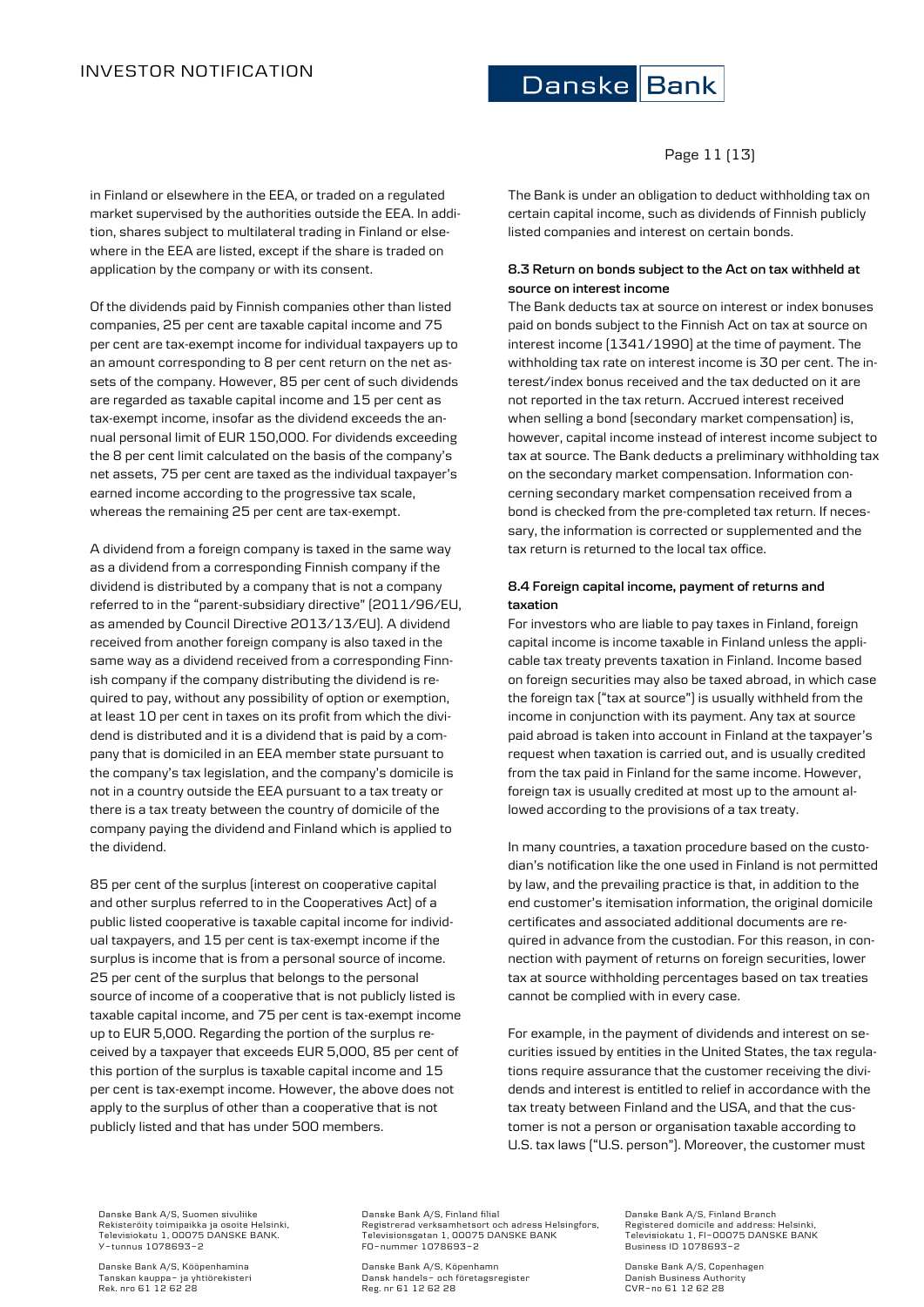

supply the documents concerning the customer identification required by tax regulations. For retail customers, the customer identification document required is a copy of an identity card (e.g. passport, driving licence) presented at a bank branch. If the necessary documents are not submitted, under tax regulations the withholding percentage will be higher than that of the relevant tax treaty.

The limited tax services offered by local securities depositories may also be an obstacle to complying, in the payment of returns, with the withholding percentages under a tax treaty between the country of domicile of the issuer of a security and the country of residence of a foreign investor. For example, in the case of returns paid on the basis of equities held in the U.S. local securities depository, the Depository Trust Company (DTC), the tax at source collected under the tax legislation of the country of domicile of a company paying dividends is usually larger than the amount collected on the basis of tax treaty regulations.

For equities listed in several countries, a condition for utilising the tax percentage pursuant to a tax treaty may be that the shares be sent to the local securities depository of the issuer's country of domicile before the return payment date.

If the investor does not himself/herself apply for a refund of the amount of tax collected in excess of the amount in the tax treaty from the tax authorities of the issuer's country of domicile, this tax will usually remain a final expense for the investor. In certain situations, applying for a refund of excess withheld tax from the tax authorities of the issuer's country of domicile is not even possible in practice because the subcustodian chains associated with holding foreign securities may be long, as is often the case in international transactions, and it is not possible in practice for the investor to acquire a certificate that shows that excess tax at source has been collected from the investor in question from a sub-custodian at the end of the custody chain or possibly from the issuer.

Also in the case of foreign return payments, the Bank will submit in its annual declarations to the Finnish tax authorities information regarding income earners with general and limited tax liability.

# **8.5 Asset transfer tax**

Asset transfer tax is paid in connection with disposal for consideration of shares in Finnish companies, similar equity securities and securities giving entitlement to their subscription. Under certain conditions, asset transfer tax is also paid in connection with disposal of a security issued by a foreign

# Page 12 (13)

institution when the institution in actual fact owns or manages real estate located in Finland. However, transfer tax is not generally paid if the disposal takes place against a fixed purchase price paid in cash and the security is subject to regular trading to which the public has access (1) in a regulated market in Finland or elsewhere in the EEA, (2) in a regulated market supervised by the authorities in a state outside the EEA that has approved a general agreement concerning mutual assistance in tax affairs or (3) in multilateral trading in Finland or elsewhere in the EEA, except where the share is not a book-entry security or it is being traded without the company's application or its consent. The exemption from transfer tax requires that the dealer or party in the disposal is a domestic or foreign investment service company or other investment service provider referred to in the Act on Investment Services or that the broker is a party to the disposal or the transferee is an eligible trading party in the market in which the disposal takes place. It is usually the buyer that is liable to pay the transfer tax in connection with sale or other disposal for consideration of Finnish securities that fall within the scope of transfer tax. No transfer tax is paid in connection with the issue and subscription of new shares.

The buyer or the seller may also be under an obligation to pay local transfer taxes related to trading abroad in the securities of foreign companies, depending on the provisions of the country in question. The Bank charges the eventual local tax to be paid on transactions in foreign securities in a foreign stock exchange from the customer when debiting the purchase price or the fees related to trading.

# **8.6 Fees related to book-entry accounts and foreign safe custody**

The costs incurred in the management or custody of securities, book entries and other similar assets, such as book-entry account fees, are only deductible in taxation for the part exceeding EUR 50. The Bank will declare the account management fees for the book-entry account and custody of foreign securities and the account transfer fees for book-entries and securities paid by the customer during the tax year directly to the tax authorities.

# **8.7 Additional information**

Additional information is available on the Tax Administration's website ([www.vero.fi\)](http://www.vero.fi/). Additional information is also available from the local tax offices.

### **9 Distance selling of financial services**

If a consumer concludes an entirely new agreement regarding financial services through distance selling from beginning to end without meeting a representative of the bank, the consumer will have the right to cancel the agreement in certain

Danske Bank A/S, Suomen sivuliike Rekisteröity toimipaikka ja osoite Helsinki, Televisiokatu 1, 00075 DANSKE BANK. Y-tunnus 1078693-2

Danske Bank A/S, Kööpenhamina Tanskan kauppa- ja yhtiörekisteri Rek. nro 61 12 62 28

Danske Bank A/S, Finland filial Registrerad verksamhetsort och adress Helsingfors, Televisionsgatan 1, 00075 DANSKE BANK FO-nummer 1078693-2

Danske Bank A/S, Köpenhamn Dansk handels- och företagsregister Reg. nr 61 12 62 28

Danske Bank A/S, Finland Branch Registered domicile and address: Helsinki, Televisiokatu 1, FI-00075 DANSKE BANK Business ID 1078693-2